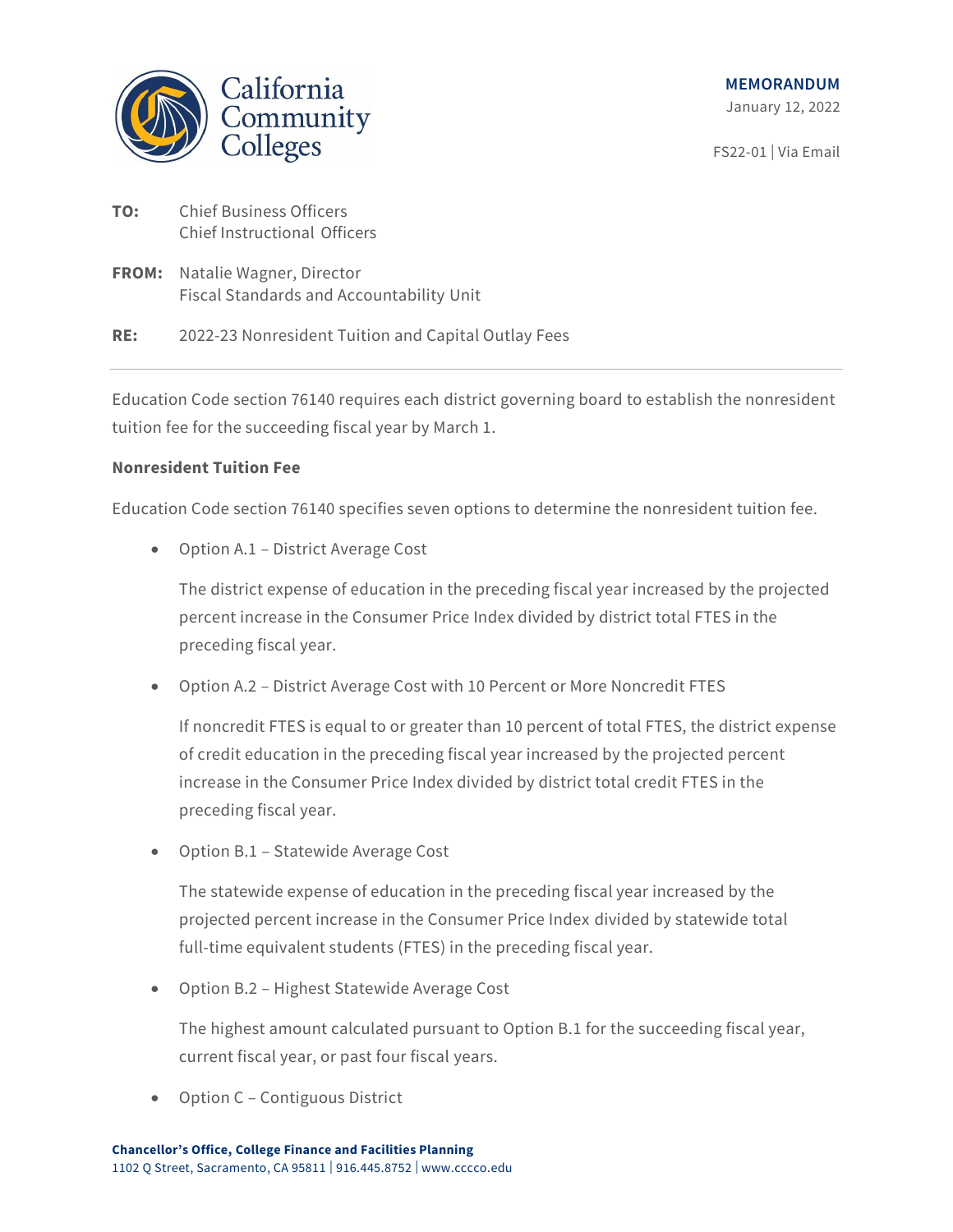An amount not to exceed the fee established by the governing board of any contiguous district.

• Option D – Between Statewide Average Expense of Education and District Expense of **Education** 

Fees adopted must be greater than statewide average expense of education and less than the district expense of education.

• Option E – Comparable States Average

No greater than the preceding fiscal year average nonresident tuition fees of public community colleges in at least 12 states comparable to California in cost of living.

As a reminder, if a district chooses to adopt Options B.2 or E, existing law requires districts to use the additional revenue generated by the increased nonresident tuition to expand and enhance services to resident students. In no event shall the admission of nonresident students come at the expense of resident enrollment.

### **Nonresident Capital Outlay Fee**

Pursuant to Education Code section 76141, a district may charge a capital outlay fee to nonresident students, other than those with exemptions for nonresident fees pursuant to AB 540. The nonresident capital outlay fee is calculated as the lesser of (1) the district capital outlay expenditures in the preceding fiscal year divided by total FTES or (2) fifty percent of the nonresident tuition fee adopted pursuant to Education Code section 76140.

### **Processing Fee for Students from Foreign Countries**

Education Code section 76142 states, a district may charge nonresident applicants who are both citizens and residents of a foreign country a processing fee not to exceed the lesser of (1) the actual cost of processing an application and other documentation required by the federal government or (2) \$100. This fee may be deducted from the tuition fee at the time of enrollment.

### **Exemptions**

There are various exemptions to the fees described above. To learn more about these exemptions, refer to [Education Code sections 76140](https://leginfo.legislature.ca.gov/faces/selectFromMultiples.xhtml?lawCode=EDC§ionNum=76140) through 76143, the document titled Residency For Tuition Purposes- [General Overview \(revised April 19, 2021\),](https://www.cccco.edu/-/media/CCCCO-Website/College-Finance-and-Facilities/Attendance-Acctg-Residency/April-2021/2021residencyoverviewdocument4202021a11y.pdf?la=en&hash=AFAEE5E999AB59D6CA508557B9B238E643E2C8D5) and the Chancellor's Office's [Legal Advisory 18-02](https://www.cccco.edu/-/media/CCCCO-Website/Files/General-Counsel/x_1802nonresidenttuitionadvisoryada.ashx?la=en&hash=650D739C949BA613EB5E63CEE7722BF3043B9728)